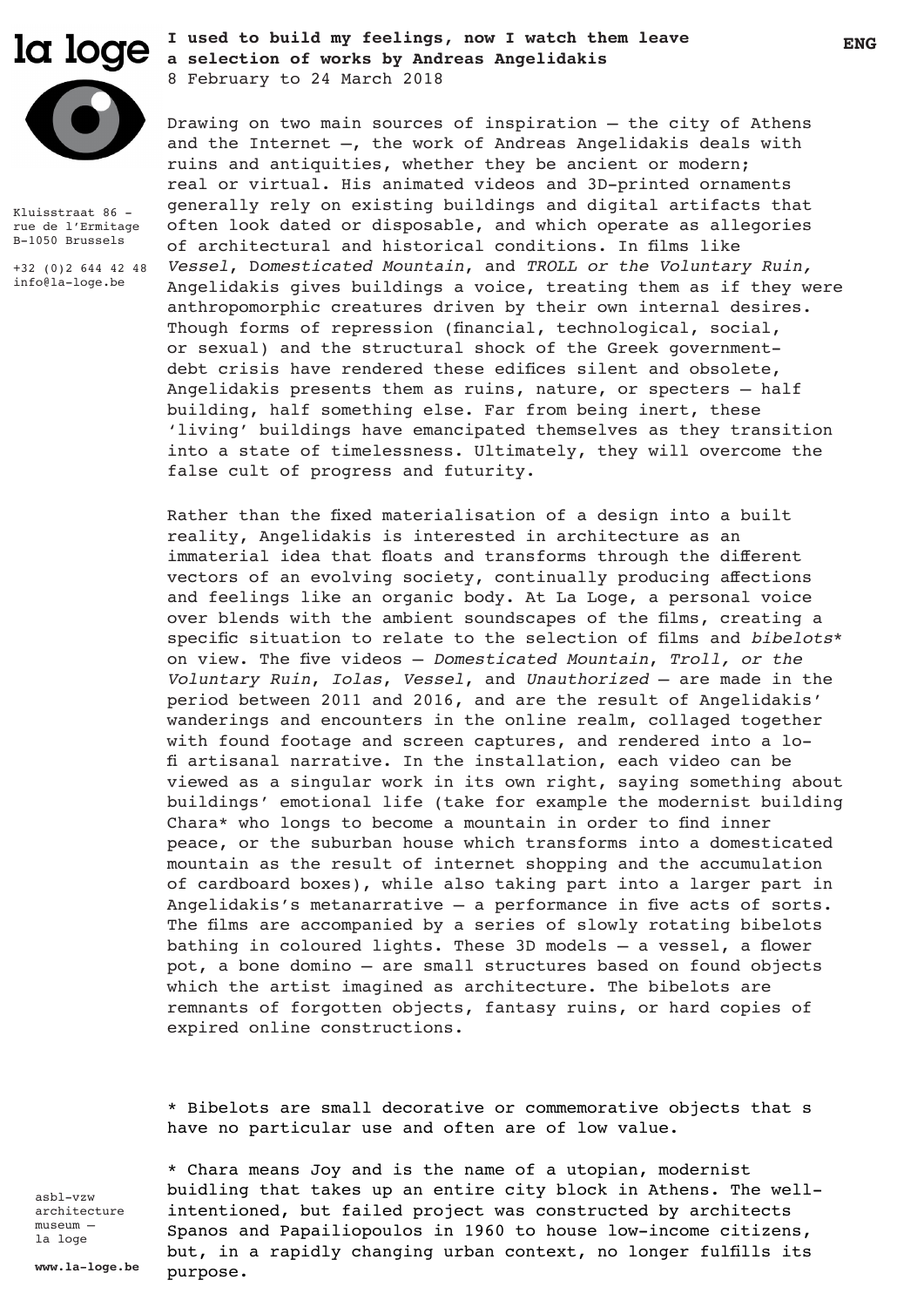The narrative strategies employed in the exhibition (streams of consciousness and melodramatic scores, to name but a few) are the same Angelidakis might have used to analyse the buildings and cities appearing in and out the exhibition. Esoteric and generous at once, the show excavates the subconscious aspects embedded in the work, and offer a glimpse into the artist's psyche. Angelidakis' proposal not only unearths processes of fantasy and construction but also offers room for his personal memories and references to guide the work.

#### About the artist

Andreas Angelidakis was born in Athens in 1968. He studied Architecture at the Southern California Institute of Architecture (SCI-Arc) and was trained as an architect at Columbia University in New York where he graduated in 1995. Recent solo exhibitions include *Soft Ruin* in ALT Art Space, Istanbul (2016) in which the artist pondered over simulated ruins immune to decay, *1:1 Period Rooms* at Het Nieuwe Instituut in Rotterdam (2015), an installation using period rooms from the collection of the Amsterdam Museum, and *Every End is a Beginning*, the artist's 2014 retrospective at the National Museum of Contemporary Art, Athens (EMST). In 2017 he participated in the documenta 14 in Athens and Kassel with a series of works including *Unauthorized* and *Demos*, a collection of modules which served as seating during the Parliament of Bodies. In 2015 he participated in the first edition of the Chicago Architecture Biennial with a series of bibelots, and in 2014 he made the Preliminary Statement for the 8th Berlin Biennial in KW with *CrashPad*, a multi-purpose room with a library drawing upon the idea of the nineteenth-century salon. He has curated exhibitions including Fin de Siècle at the Swiss Institute in New York (2014), an eclectic and theatrical show including 43 iconic chairs, and *The System of Objects*, DESTE Foundation for Contemporary Art, Athens (2013), inspired by Jean Baudrillard's seminal 1968 book.

## Works in the exhibition

Troll, or the Voluntary Ruin, 2011 Animated video, colour, sound, 5'18"

Domesticated Mountain, 2012 Animated film, colour, sound, 6'16"

Iolas, 2014 Animated video including found footage, colour, sound, 8'30"

polykatoikia (hand house), 2014 Color 3D print (printed with prototyping machine zCorp 450), rotating platform and two spotlights 25 x 15 x 20 cm

Vessel, 2016 HD digital video, colour, sound, 7'34"

From Vessel, 2015 Color 3D print (printed with prototyping machine zCorp 450),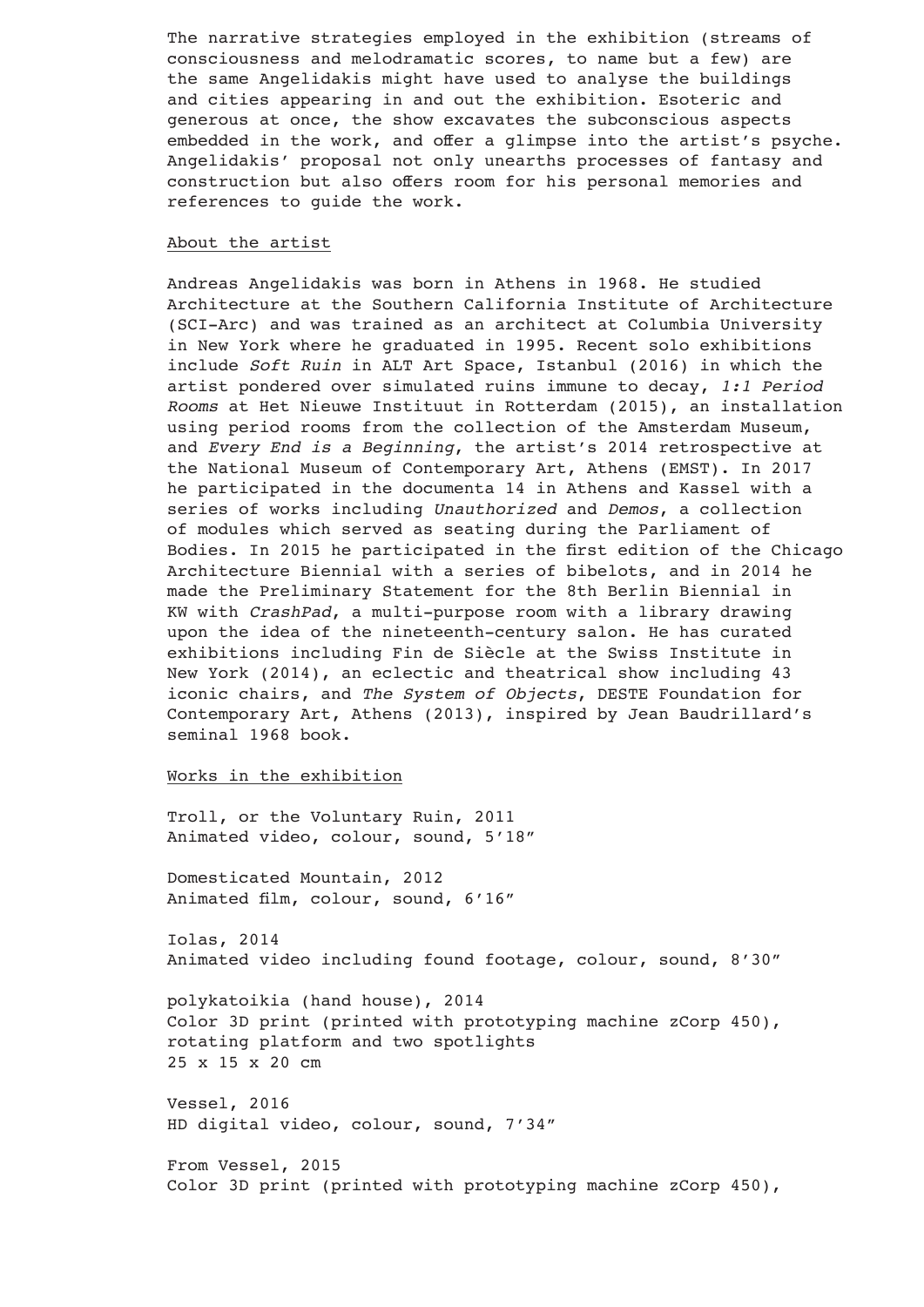rotating platform and two spotlights 34.5 x 21 x 21 cm

Flower Pot (flea market), 2015 Color 3D print (printed with prototyping machine zCorp 450), rotating platform and two spotlights 34.5 x 21 x 21 cm

House for my Mother, 2015 Color 3D print (printed with prototyping machine zCorp 450), rotating platform and two spotlights 34.5 x 21 x 21 cm

Afthereto (bone domino), 2015 Color 3D print (printed with prototyping machine zCorp 450), rotating platform and two spotlights 34.5 x 21 x 21 cm

Unauthorized, 2016 Digital video, colour, sound, 12'57"

Voice over, 2018 Audio recording, sound, 7'in loop Commissioned by La Loge

All works courtesy of the artist and The Breeder Gallery

## Transcription Voice over

Troll, or the Voluntary Ruin, 2011

Troll was another mountain, and another vision, if one could call an idea, vision. Maybe apparition is a better word. I thought of this building at a moment when I was falling asleep, which was quite usual for me. The context for the story came quite easily, because Athens had been my subject for the last 20 years or so. I enjoyed learning about how happy the inhabitants of Chara were to live there, and so it was easy to paint the picture of a disappointed building who wants to leave the city behind, and go and live among the trees, as a mountain. Troll was completed maybe a year after domesticated Mountain, and I guess I was still dealing with my disappointment with Architecture, and my choice to leave it. Maybe Troll was me leaving Architecture to become more of an unidentifiable professional? At the same time, I had been dealing with a lot of death, since both of my parent passed away in those years. My analyst suggested that in Troll, I was bringing a building back to life, resurrecting it. Because it seemed to be about a building that comes alive. I don't know what an alternative reading of this story could be. Maybe it's not just one. Maybe Troll is about me leaving the life of architecture jobs. Maybe it's about parents dying and me trying to bring them back to life. Maybe Troll is about a building that wanted to become a mountain. I imagine becoming a mountain as a comforting moment, a time of being buried under moist soil, a forever sleep. Maybe Troll is about me imagining what its like to be dead.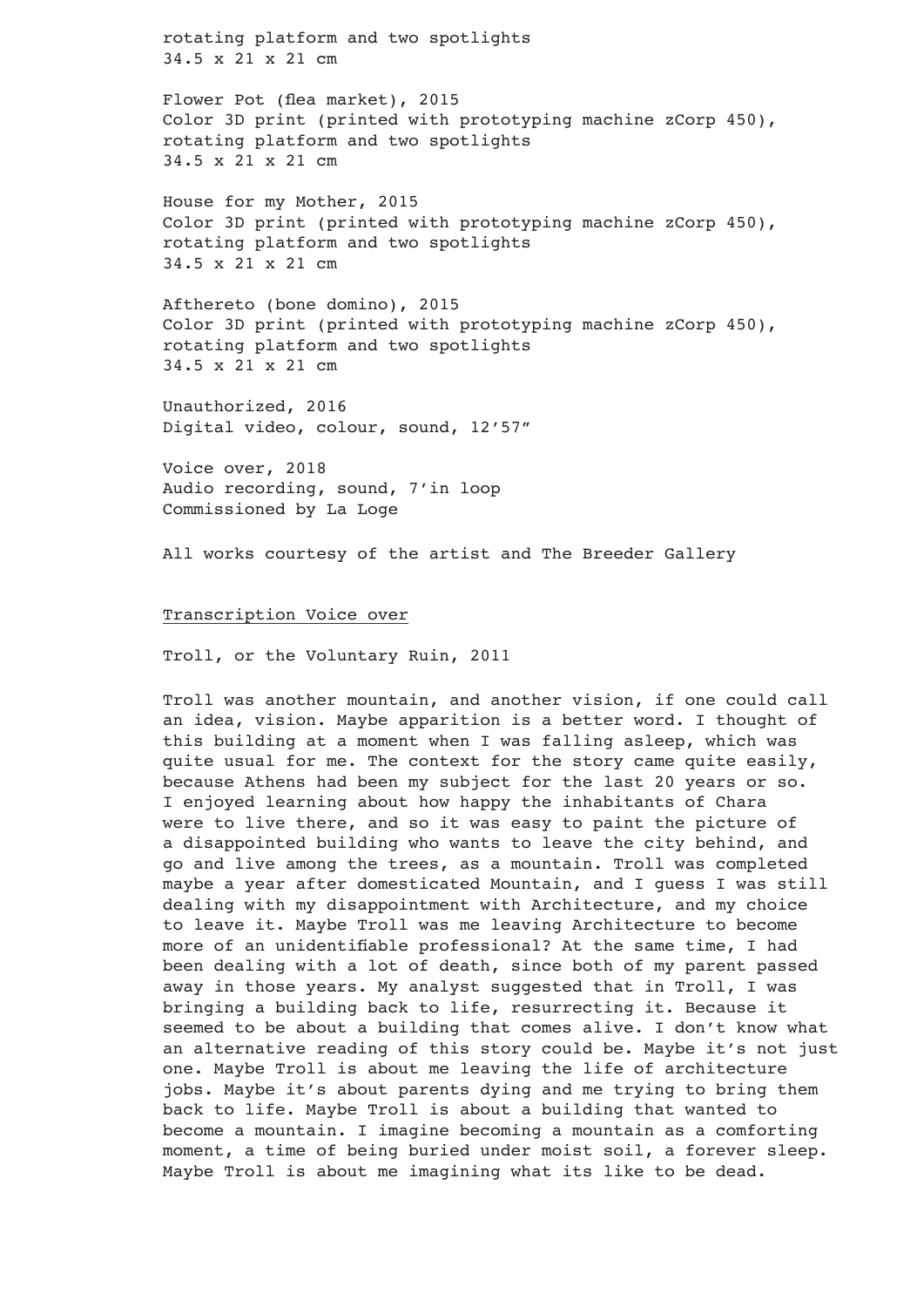Domesticated Mountain, 2012

I remember Domesticated Mountain as my last attempt at a real building. In those days I had a proper architecture studio, where dear friends who used to be my students worked with me. We received an informal commission to produce a house for a businessman. I had somehow dreamt of a modernist villa made from a pile of boxes. The client was in the security business. I don't think he liked the proposal. Maybe he thought I was crazy? In any case, I never heard back from him. The building became a video, the pile of boxes were explained by my then recent obsession with online shopping for bargains. The stories in the video are based on personal experience, even the rendered scenes of driving through American suburbia in the night. That was a memory from when I used to study Architecture in Los Angeles. I was mixing memories from 20 years ago, with memories from the past months. Domesticated Mountain, might appear to talk about the future of Suburbia in the time of online shopping, or even the future of Architecture in the time of the Internet, but for me it was a kind of farewell to a part of my professional career, and to the ambition of producing real buildings. More than anything, this video was a life decision.

Iolas, 2014

The work on the house and life of Alexander Iolas started by chance. An Italian magazine asked me to write the story of the luxurious villa that Iolas built for his return to Athens. Alexander Iolas had been one of my childhood heroes. I used to read anything I could find about his life, because he was famously openly homosexual, had a glamorous life and a tragic death. Even his death was openly gay, because he died of AIDS. Since I was a teenager, I would read about the parties of famous cultural people in that villa, his transvestite house help, his contemporary art treasures. I decided to find the house and try to enter it. It was a complete ruin, but the traces of past glamour were still there. In the video, the ghost of Iolas comes back and continues to build on the house, adding rooms like a kid playing with toy bricks. Again, the house becomes a mountain of rooms. I think making a mountain of bricks must be one of my earliest memories in life, because it keeps reappearing in my work. Around that time of the Iolas project, I read a text by Aldo Rossi, which said something like "the most important architecture is a mountain, because when you see one, you know that a man is buried there." I don't remember the quote exactly, but once again a mountain is about death.

# Vessel, 2016

Vessel is a work commissioned for the Liverpool Biennial, so it did not come from any vision, but more from attempting to turn the context of a foreign city back into something familiar, close to me. Liverpool has a lot of ancient Greek pottery, and a lot of neoclassical buildings. I imagined being tiny and making one of those ancient pots into my home. I like to stay at home a lot,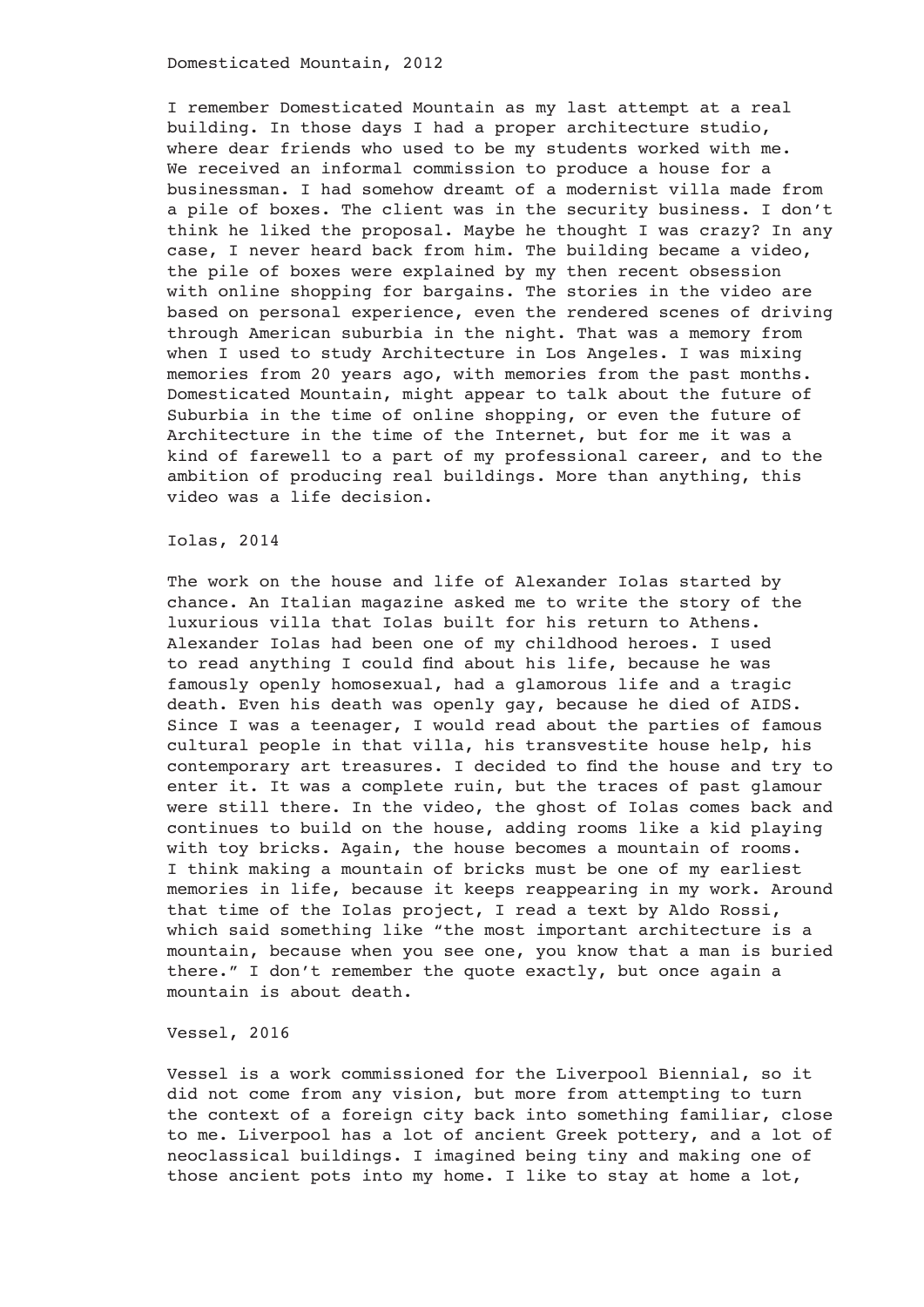with my husband and my dog, so the story connected to Diogenes easily, even though I would prefer to be a cute Diogenes rather than an angry Diogenes. A lot of times I see small vessels and I turn them into homes, like the objects you see in this room, rotating on their little bases, in the company of coloured lights. Sometimes I think that turning a flowerpot into a house is not so much about fantasy architecture, as it is about imagining being very little and finding shelter inside every possible object.

Unauthorized, 2016

I would spend hours studying the large map of Athens in my father's office. I looked for places I knew, to see how they were configured on the map. I wondered about areas I didn't know, trying to understand what they would feel like. This map became the city of my father, the city I imagined he grew up in, the city he helped build. The past and the present became one, as I scanned details and street names, and imagined driving down those hand drawn paths, trying to understand the city as one. People came to Athens in waves. First, from Asia Minor in 1922; then, after the wars, from all-over Greece. The concrete frame became the way these people made their homes. Like a shelving unit, they first built just a frame, and gradually placed their lives on it, starting with one floor for the family, and later on one for each kid. As these concrete frames became homes, they became evolving, unauthorized portraits of the Greek family, perhaps even society itself. I asked my analyst, why I was so interested in these unauthorized, illegal buildings. I had been working on them for years, and I still didn't know what the exact attraction was. He replied, "maybe because you were unauthorized as a kid too, you were a boy playing with dolls and trying out your mothers' dresses." Could I have been seeing myself in these buildings? Could a building represent a person? And how could we find out more about this person, what questions should we ask these buildings, how could we understand their life?